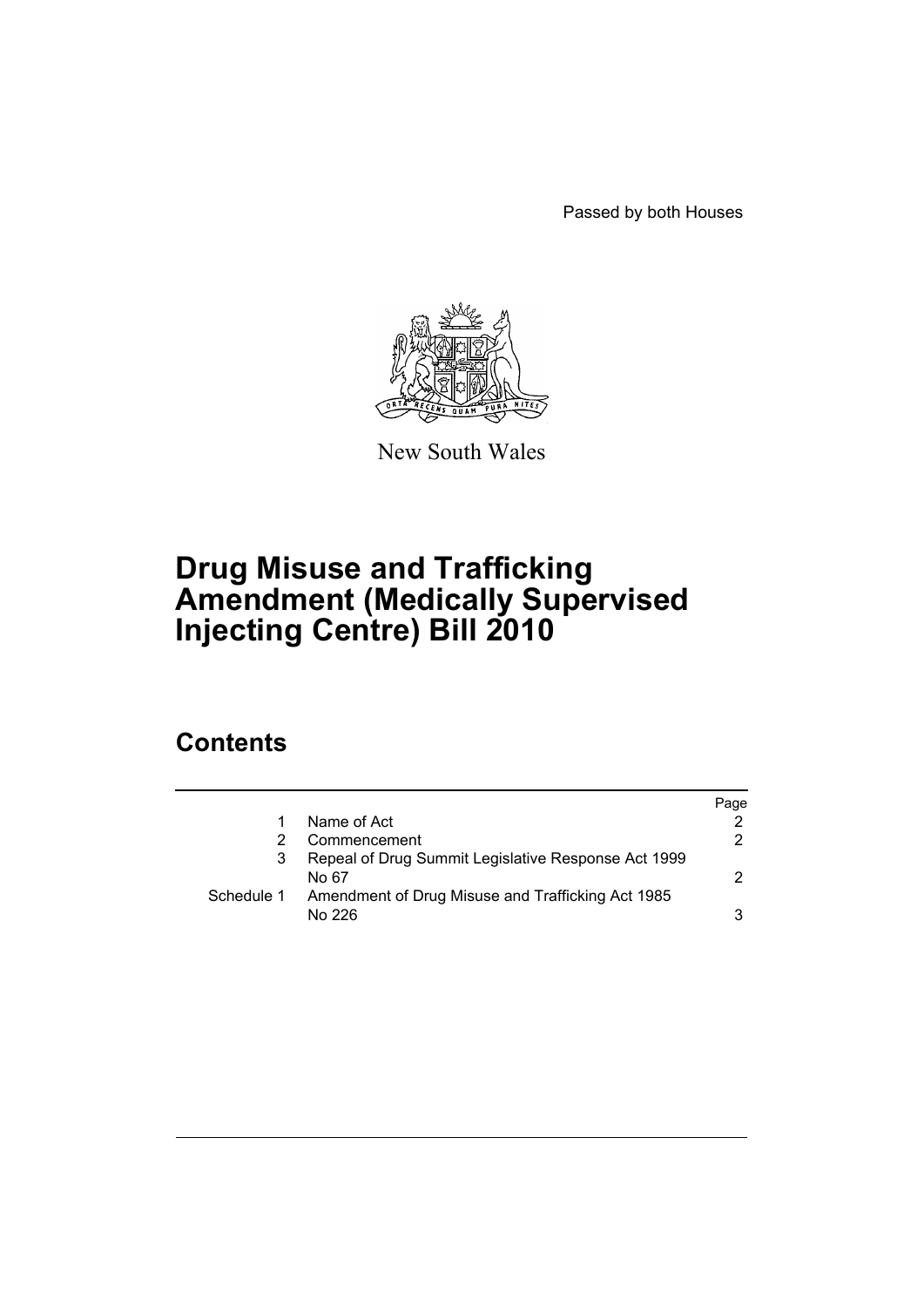*I certify that this public bill, which originated in the Legislative Assembly, has finally passed the Legislative Council and the Legislative Assembly of New South Wales.*

> *Clerk of the Legislative Assembly. Legislative Assembly, Sydney, , 2010*



New South Wales

# **Drug Misuse and Trafficking Amendment (Medically Supervised Injecting Centre) Bill 2010**

Act No , 2010

An Act to amend the *Drug Misuse and Trafficking Act 1985* to make further provision with respect to the operation of the medically supervised injecting centre and to repeal the *Drug Summit Legislative Response Act 1999*.

*I have examined this bill and find it to correspond in all respects with the bill as finally passed by both Houses.*

*Assistant Speaker of the Legislative Assembly.*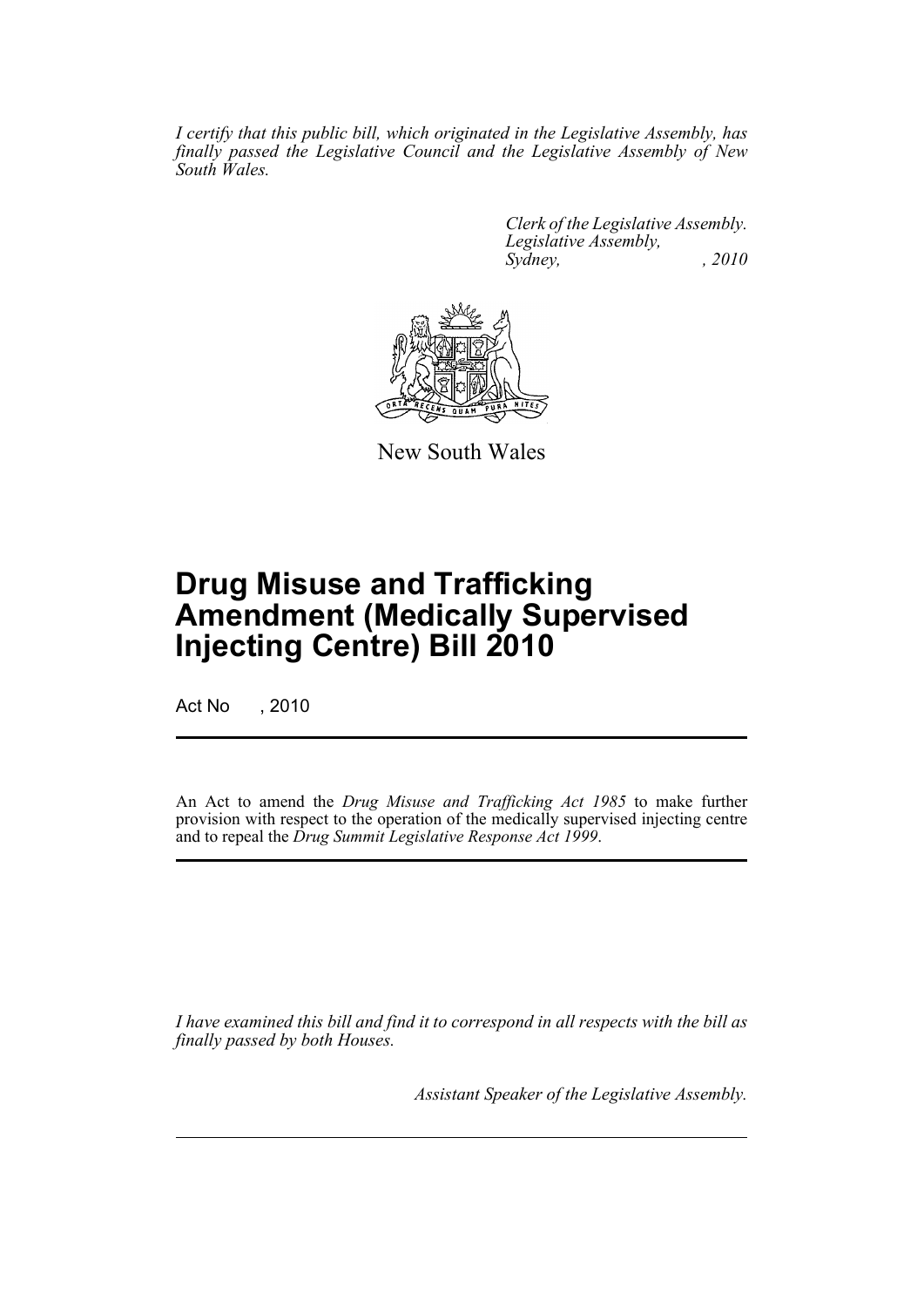Drug Misuse and Trafficking Amendment (Medically Supervised Injecting Clause 1 Centre) Bill 2010

#### <span id="page-2-0"></span>**The Legislature of New South Wales enacts:**

#### **1 Name of Act**

This Act is the *Drug Misuse and Trafficking Amendment (Medically Supervised Injecting Centre) Act 2010*.

#### <span id="page-2-1"></span>**2 Commencement**

This Act commences on the date of assent to this Act.

#### <span id="page-2-2"></span>**3 Repeal of Drug Summit Legislative Response Act 1999 No 67**

The *Drug Summit Legislative Response Act 1999* is repealed.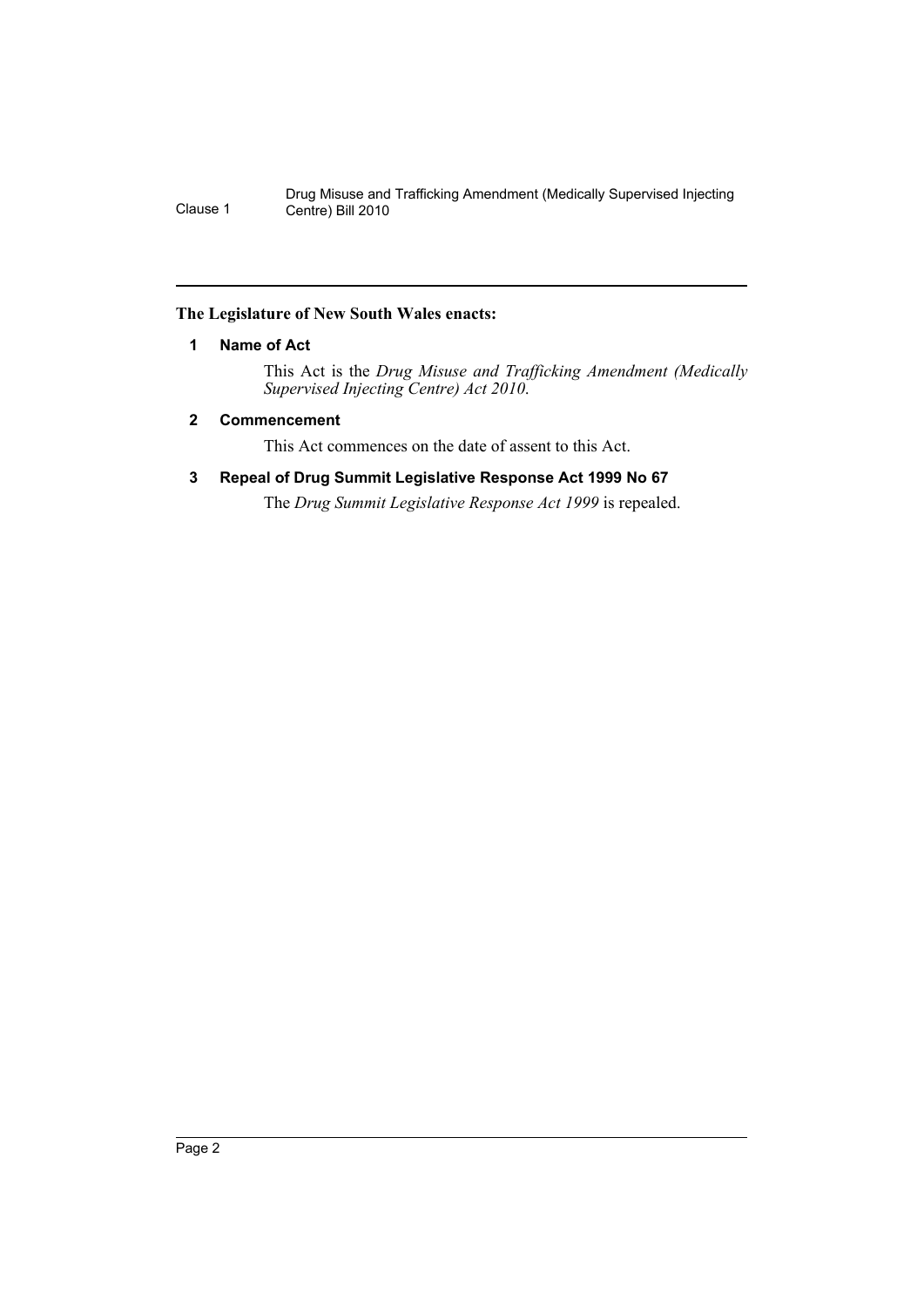Drug Misuse and Trafficking Amendment (Medically Supervised Injecting Centre) Bill 2010

Amendment of Drug Misuse and Trafficking Act 1985 No 226 Schedule 1

### <span id="page-3-0"></span>**Schedule 1 Amendment of Drug Misuse and Trafficking Act 1985 No 226**

#### **[1] Section 36A Limited operation of Part**

Omit section 36A (1). Insert instead:

(1) Despite any other provision of this Part, this Part operates to allow the responsible authorities to issue only one licence in respect of only one premises.

#### **[2] Section 36A (2)**

Omit "has been revoked or has otherwise ceased to have effect".

Insert instead "is surrendered or revoked before the further licence takes effect".

#### **[3] Section 36A (3)**

Omit the subsection.

#### **[4] Sections 36B and 36C**

Omit the sections. Insert instead:

#### **36B Objects of Part**

The objects of this Part are as follows:

- (a) to reduce the number of deaths from drug overdoses,
- (b) to provide a gateway to treatment and counselling for clients of the licensed injecting centre,
- (c) to reduce the number of discarded needles and syringes and the incidence of drug injecting in public places,
- (d) to assist in reducing the spread of blood-borne diseases, such as HIV infection or Hepatitis C.

#### **36C Review of Part**

- (1) The Minister is to review this Part to determine whether the policy objectives of this Part remain valid and whether the terms of this Part remain appropriate for securing those objectives.
- (2) The review is to be undertaken as soon as possible after the period of 5 years from the commencement of the *Drug Misuse and Trafficking Amendment (Medically Supervised Injecting Centre) Act 2010*.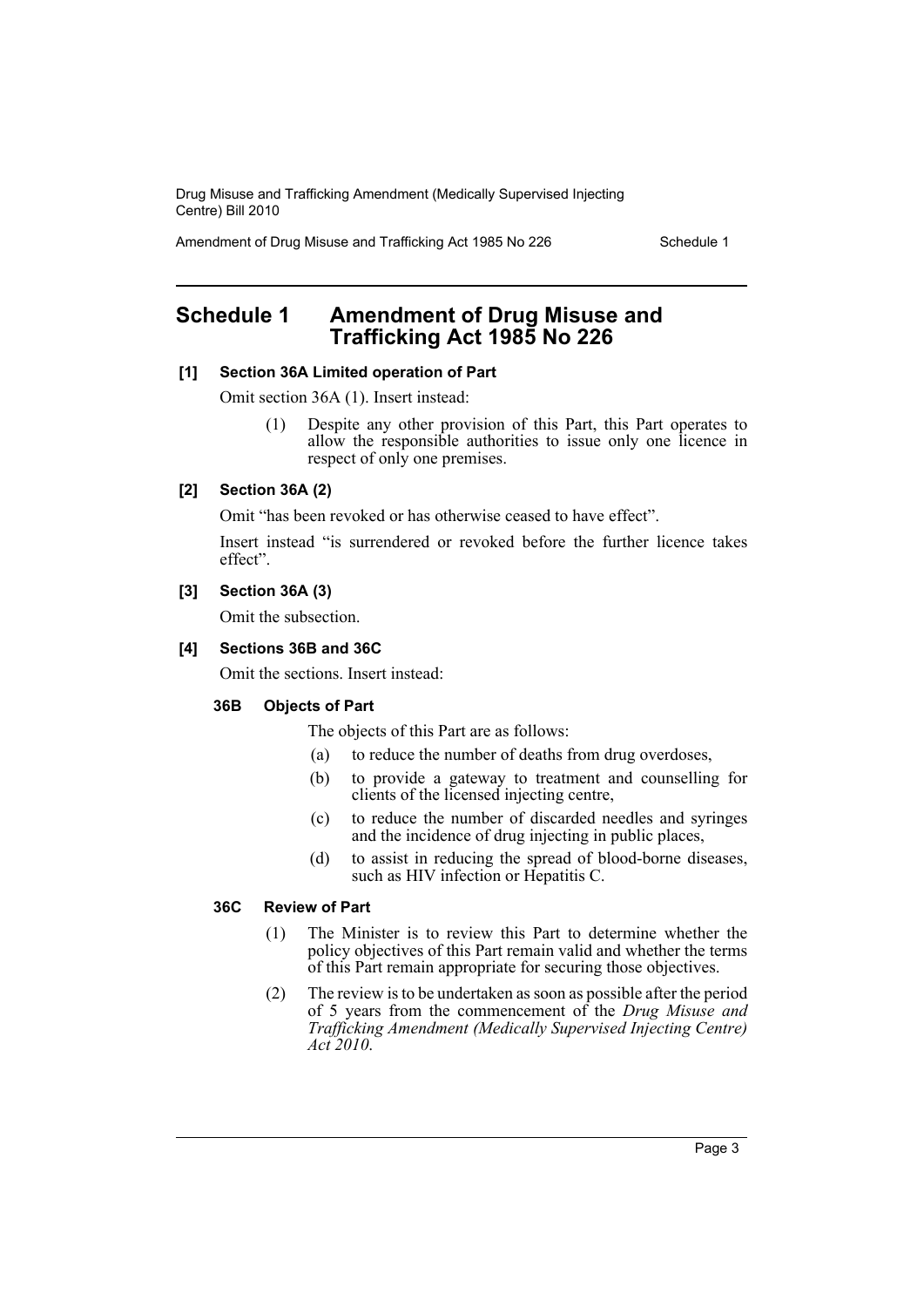Drug Misuse and Trafficking Amendment (Medically Supervised Injecting Centre) Bill 2010

Schedule 1 Amendment of Drug Misuse and Trafficking Act 1985 No 226

(3) A report of the outcome of the review is to be tabled in each House of Parliament within 12 months after the end of the period of 5 years.

#### **[5] Section 36D Definitions**

Omit the definition of *trial period*.

#### **[6] Section 36G Duration of licence**

Omit section 36G (1). Insert instead:

(1) Except during any period of suspension, a licence remains in force until it is surrendered or revoked.

#### **[7] Section 36KA**

Insert after section 36K:

#### **36KA Revocation of licence**

- (1) The responsible authorities may revoke a licence for any of the following reasons:
	- (a) the responsible authorities are satisfied that it is more appropriate for a licence to be issued in respect of different premises,
	- (b) the responsible authorities are satisfied that the licence holder is not a fit and proper person to hold the licence or, if the licence holder is a corporation, a director or person concerned in the management of the corporation is not a fit and proper person to hold a licence,
	- (c) such other reasons as may be prescribed by the regulations.
- (2) A licence may also be revoked under section 36J or 36K.

#### **[8] Section 36Q Application of Environmental Planning and Assessment Act 1979**

Omit "during the trial period" wherever occurring in section 36Q (1) and (2).